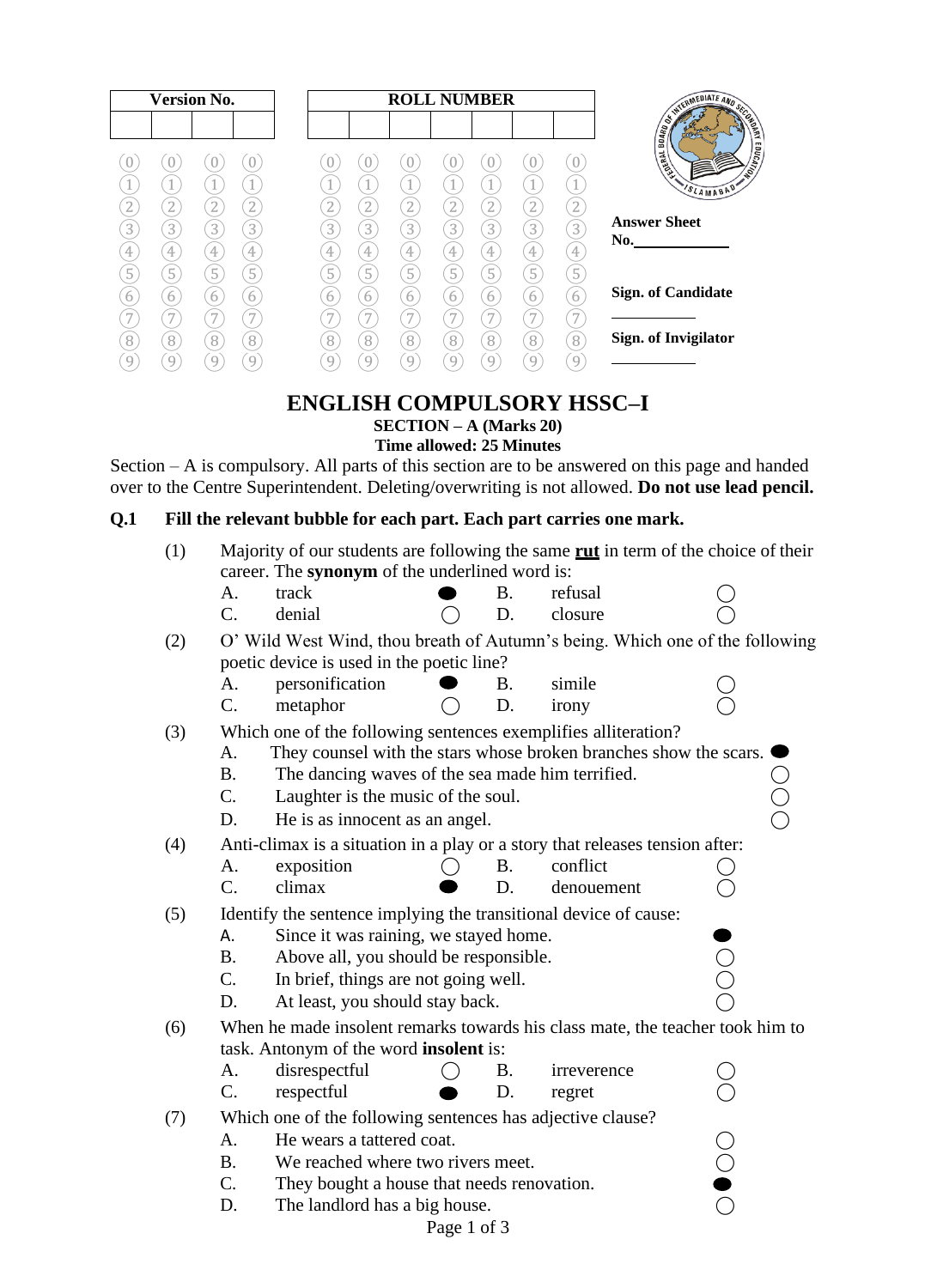| (8)  | Identify the sentence that has past indefinite tense:<br>Heavy fog hung over the valley.<br>Α.<br>$\bigcirc$<br><b>B.</b><br>They cut the trees for fuel every day.<br>$C_{\cdot}$<br>Tea was being prepared.<br>I would like to go now.<br>D.                                                                                                        |  |  |  |  |  |  |  |  |
|------|-------------------------------------------------------------------------------------------------------------------------------------------------------------------------------------------------------------------------------------------------------------------------------------------------------------------------------------------------------|--|--|--|--|--|--|--|--|
| (9)  | Which one of the following sentences contains the example of present participle?<br>Reading tired him.<br>A.<br><b>B.</b><br>He saw a flying horse.<br>C.<br>He was served with a written warning.<br>D.<br>Plan for some saving.                                                                                                                     |  |  |  |  |  |  |  |  |
| (10) | Which one of the following sentences carries an emphatic pronoun?<br>A.<br>He himself submitted his assignment.<br><b>B.</b><br>Each of the students was busy.<br>$C_{\cdot}$<br>Neither of the students could do it.<br>D.<br>No one enjoyed it.                                                                                                     |  |  |  |  |  |  |  |  |
| (11) | Harry's face turned red and he started to yell, balling his hands up into shaking<br>fists. Infer the correct option from the following.<br>Harry is angry.<br>Harry is playing.<br>A.<br>Β.<br>$C_{\cdot}$<br>Harry is excited.<br>D.<br>Harry is hungry.<br>$\bigcirc$                                                                              |  |  |  |  |  |  |  |  |
| (12) | In which one of the following sentences all the apostrophes are correctly placed?<br>The two boy's bags were lying at the river's edge.<br>A.<br>$\bigcirc$<br>The two boy's bags were lying at the rivers' edge.<br><b>B.</b><br>C.<br>The two boys' bags were lying at the rivers edge.<br>The two boys' bags were lying at the river's edge.<br>D. |  |  |  |  |  |  |  |  |
| (13) | Which one of the following sentences contains an adjective phrase?<br>He bought a car of a new model.<br>А.<br>The dog chased him everywhere.<br><b>B.</b><br>C.<br>He wanted to go home.<br>D.<br>The kite flies up and up.                                                                                                                          |  |  |  |  |  |  |  |  |
| (14) | Which one of the following sentences has a transitive verb?<br>A. He turned off the light.<br>The soldiers fought bravely.<br><b>B.</b><br>Did you get tired?<br>C. He returned at night.<br>D.                                                                                                                                                       |  |  |  |  |  |  |  |  |
| (15) | Which one of the following sentences contains a gerund phrase?<br>Eating ice cream in winter is not good.<br>A.<br>Ō<br>O<br>O<br>Barking dog seldom bites.<br>Β.<br>C.<br>Reading is easier than writing.<br>He is playing hockey.<br>D.                                                                                                             |  |  |  |  |  |  |  |  |
| (16) | <b>Unless he comes early, I</b> will not wait all day for him. The underlined part of the<br>sentence is:<br>noun clause<br>adverb clause<br>A.<br>B.<br>C.<br>D.<br>adjective phrase<br>adverb phrase                                                                                                                                                |  |  |  |  |  |  |  |  |
| (17) | The dog chases him <b>where he goes</b> '. The underlined part of the sentence is:<br>B.<br>clause<br>A.<br>phrase<br>C.<br>predicate<br>D.<br>sentence                                                                                                                                                                                               |  |  |  |  |  |  |  |  |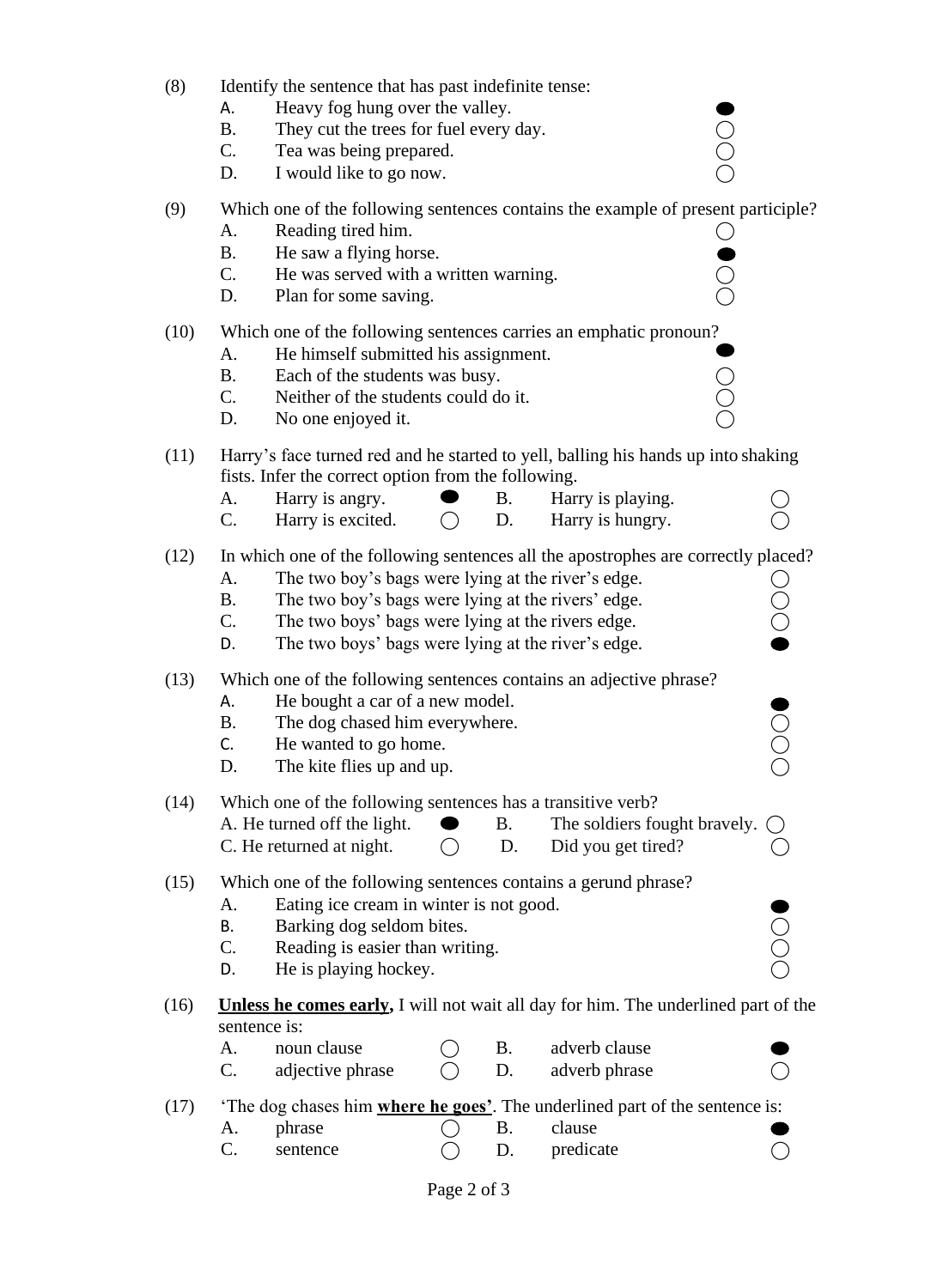(18) He **never** quarrels with his playmates. The underlined word is a/an:

- A. adverb of manner  $\bigcirc$  B. adverb of frequency<br>C. adverb of degree  $\bigcirc$  D. adverb of time
- adverb of degree  $\bigcirc$  D. adverb of time  $\bigcirc$
- (19) His **knowledge** of many languages elevated him among his companions. The underlined word is a/an:
	- A. proper noun  $\bigcirc$  B. material noun  $\bigcirc$ <br>C. abstract noun  $\bigcirc$  D. collective noun  $\bigcirc$ 
		-
	-
- collective noun
- (20) The brave soldiers rushed to the battlefield and forced the enemy to flee. The sentence is:
	- A. simple  $\bigcirc$  B. complex  $\bigcirc$
	- C. compound  $\bullet$  D. compound complex  $\bigcirc$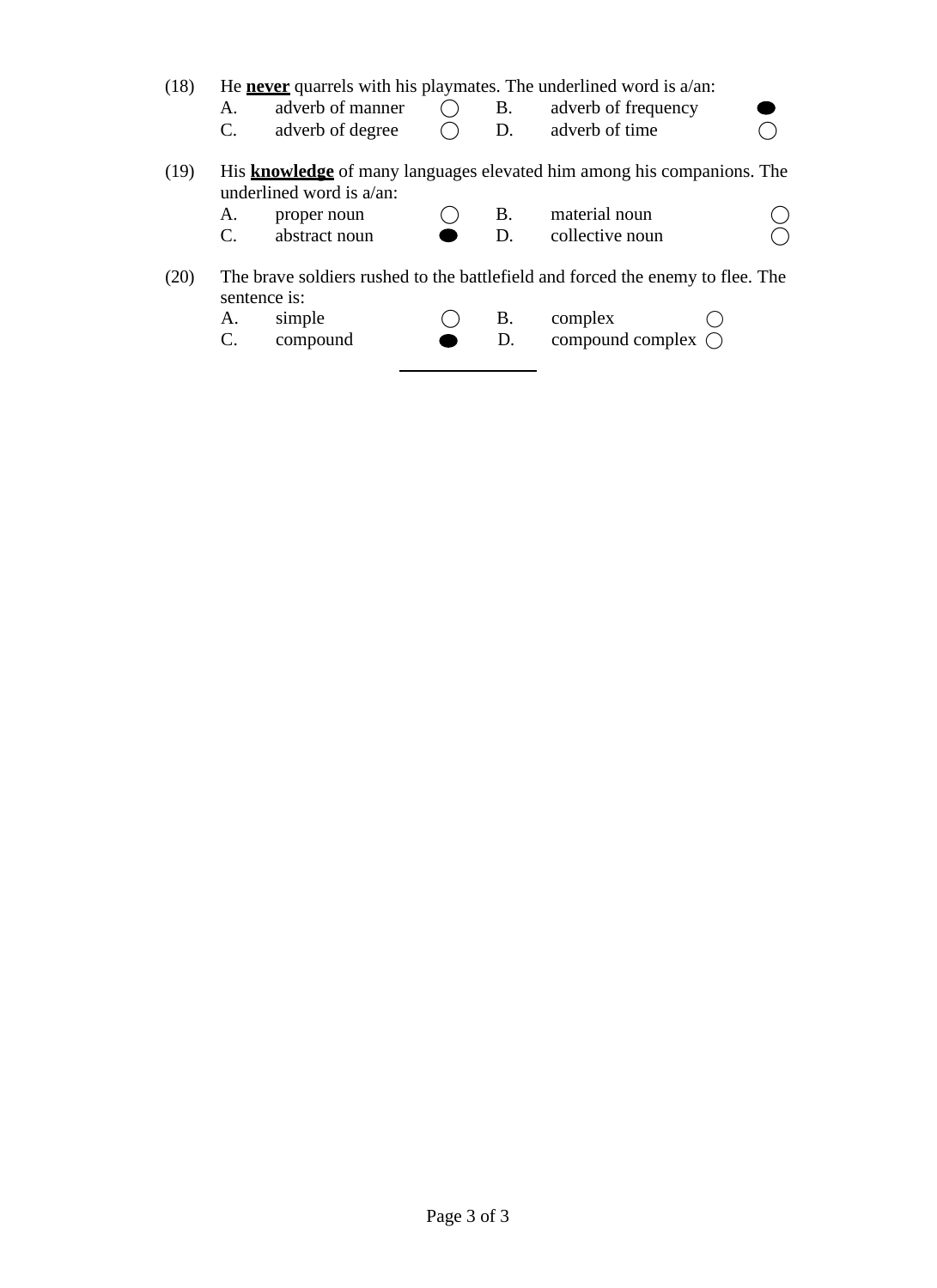

Federal Board HSSC-I Examination English Compulsory Model Question Paper

### Time allowed: 2.35hours Total Marks: 80

Note: Answer the questions in Sections 'B' and 'C' at the place specified for it therein on the separately provided E-Sheet. No supplementary answer sheet will be provided. Write

your answers neatly and legibly.

# **SECTION – B** (Marks 40)

- **Q.2** Read the following passage carefully and answer any **SIX** questions including **Question No.(i)**appended to it.
- **Note:** Question no. (i) about summary writing is compulsory carrying 08 marks while rest of the questions carry 04 marks each. **(8 + 5**  $\times$  **4 = 28)** It should, however, be kept in mind that nothing is constant except change. Everybody changes, as do our likes and dislikes. Something we loved doing two years ago may now give us displeasure. Always take time to reflect on the things in your life that you feel most strongly about. Make a list of your likes and dislikes, needs and wants. Reflect on your current career path. If your job and career fall under 'Like,' you know that you are still on the right path. Take time to understand your interest and the motives that drive your sense of success and happiness.

After you've identified your interests, search for occupations. For example, if you like children or reading, explore a career in early education or library sciences. Careers such as day care worker or **paediatric** nurse, elementary or Montessori teacher are also options that allow you to work with children. Similarly, if you take **initiative** in helping others and assist people in their **critical** state, you can opt for medical profession and so on.

Now that you've focused on a specific career based on your interests, identify the education, knowledge and skills it requires. Some careers may be started with a high school diploma; others may require a two-year or four-year degree. Some fields require certification for your chosen path. For example, if you chose a career in project management, you may find that certain positions require a certification. If you want to be engineer you will have to plan your career accordingly. Moreover, if you are good at Mathematics and numeracy better to opt for management accounting or finance.

It is worth noting that you should consider factors beyond personal preferences. What is the current demand for the field that you have chosen? If the demand is low or entry is difficult, are you comfortable with risk? Gather advice from friends, colleagues, and family members and also **interact** with those who are already in this field. Consider potential outcomes and barriers for each of your final options.

## **QUESTIONS:**

i. Write down the summary of the given passage and suggest a suitable title.

 $(7+1=8)$ 

## **Ans. Title: Career Considerations**

Everything and everyone may change at some stage or the other. Your career path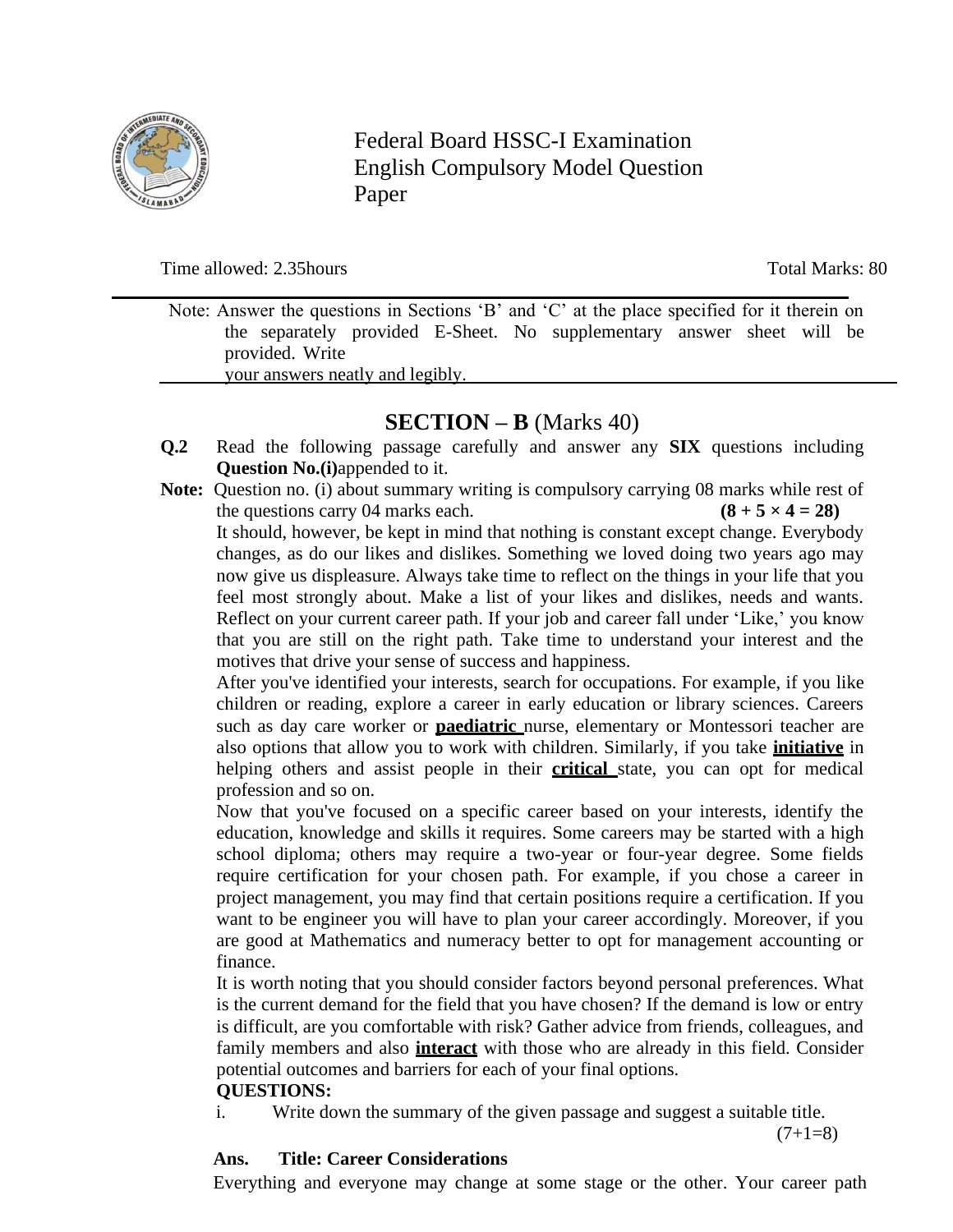should, therefore, be flexible. Keep reviewing to ensure that the career you want is in line with your interests and likes and corresponds to your idea of success and happiness. Then look for available occupations that match your interests. Once, the focus is on a specific career, see what qualification it requires. Careers like project management may require certification, whereas accountancy, management and finance will require you to have good mathematical and calculation skills. Also consider the extra-personal factors like the market demand and ease or otherwise of entry. Consultation with friends and professionals is also advisable.

#### ii. What is the significance of change in real life?

**Ans.** Change is said to be the spice of life. Life is name of change. Everyone and everything change. Our interests, likes, dislikes, needs, wants and preferences may change with time. One has to change his line of action accordingly. Without change life would become stagnant and dull.

iii. Why is it necessary to know about your needs and wants before deciding on a profession?

**Ans.** It is important to know one's needs and wants before deciding on a profession because without a proper self-assessment process one cannot make a judicious decision regarding the choice of career. If a person does not know what he really wants in life, he will choose a wrong profession. For example, if social status matters for him the most, even a high paid job may not bring him satisfaction and joy.

iv. Explain why it is important to identify your interests before choosing an occupation?

**Ans.** A good occupation is the one which brings one happiness and satisfaction, and it cannot do so if it is not in line with one's interests. If one does not know one's own interest, he may choose a career for a wrong reason. If a person knows his interests, he will choose a career that matches his interest and thus keeps him happy and satisfied. Hence, the importance of knowing one's interest in the process of choosing one's career cannot be ignored.

v. What are the requirements for joining a specific profession?

**Ans.** The very first requirement of joining a specific profession is that one should carry out a thorough self-assessment to ascertain what field may suit his personality and will bring him satisfaction and happiness. The next requirement is selection of specific profession. Then one has to acquire particular knowledge and skills which are required for entry into that profession. One should also take into consideration the extrapersonal factors like market requirement etc. before entering a specific profession.

vi. How can it be beneficial to gather advice from friends, colleagues and family members?

**Ans.** Gathering advice from friends, colleagues and family can be beneficial in many ways. A friend may not only have some more information about a specific field, but he can also help us in the process of self-assessment. Similarly, our colleagues may help us with some pragmatically useful advice. If one of our family members or a friend is already there in the career we are considering, he can give us some necessary firsthand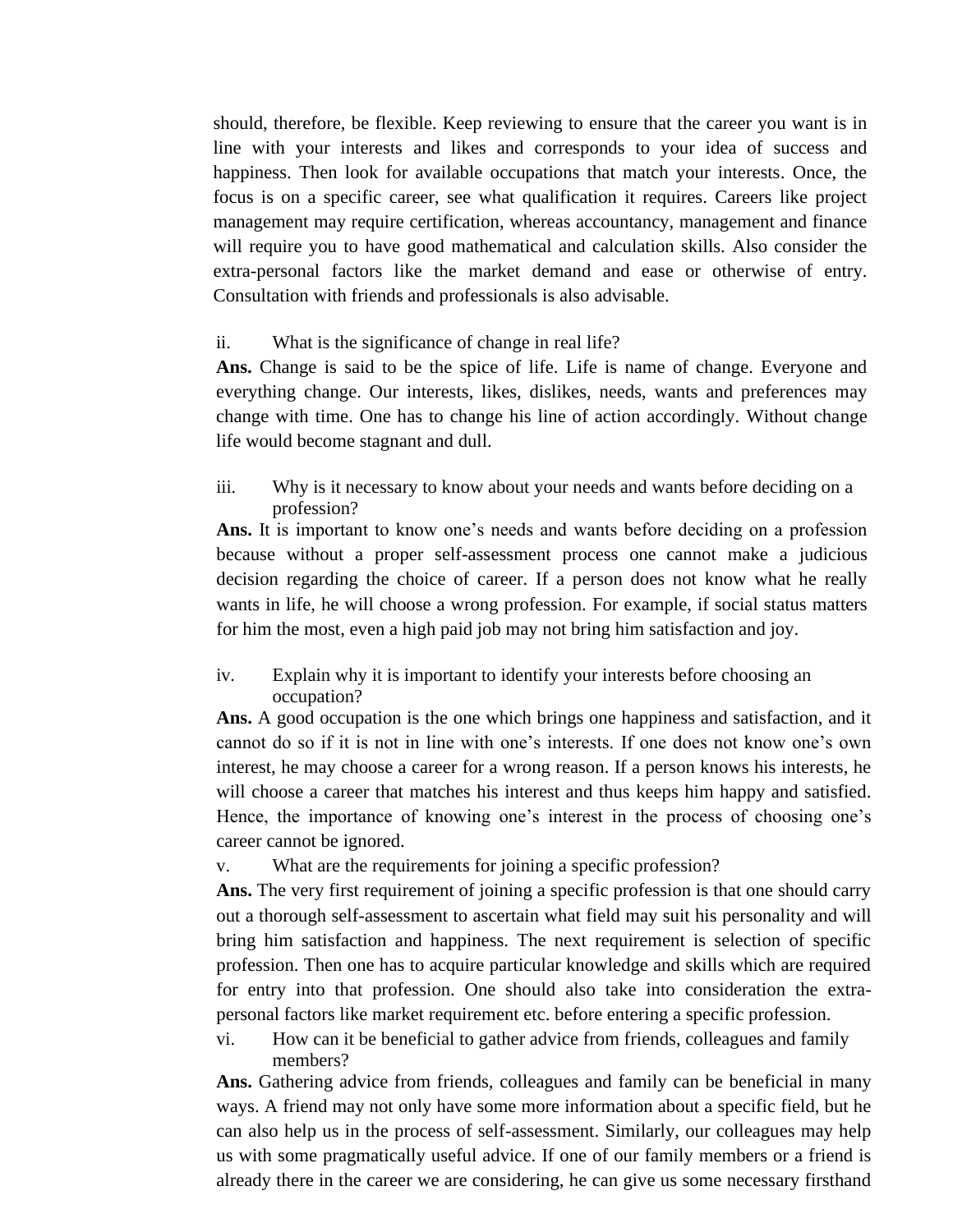inside information about it. Such advice is always valuable in the right choice of career and in saving us from taking a wrong decision.

vii. Write the underlying message conveyed through the paragraph.

**Ans.** The passage underlies the importance of a thorough deliberation before choosing a career. While in the process of preparing oneself for the professional life, one should keep considering and reconsidering one's career path. One should take into account one's own interests, likes, dislikes and values. One should also see whether one has the potential for the qualification required for career of one's dream. Taking advice from friends, colleagues and family members can also be helpful.

viii. Deduce meaning of the underlined words from the context. **Pediatric:** Dealing with care and treatment of children **Initiative:** The ability to act first or on one's own **Critical:** A patient condition that requires urgent treatment **Interact:** To engage in communication and other shared activities

**Q.3** a. Read the following poetic extract carefully and answer the questions appended to it:  $(2+2+2=6)$ 

I. With my heart and soul ready to help I am Though only an insignificant insect I am

Never mind if the night is dark I shall shed light if the way is dark

God has bestowed a torch on me He has given a shining lamp to me

The good in the world only those are Ready to be useful to others who are

#### **QUESTIONS:**

i. What is the dominant theme of the given lines?

**Ans**. The dominant theme of the lines is that regardless of how tiny or huge you are, you can be of great value to those in need as a little firefly can show a stray bird the way home. One's worth depends on how useful one is to others.

ii. Which kind of people are good in the world according to the poet?

**Ans.** According to the poet only those people are good in the world who are useful to others.

iii.Write down two rhyming words for each of the following words:

a. dark b. shining

**Ans. a. dark:** park, shark **b. shining:** mining, dining

#### **OR**

II. The tree that never had to fight For sun and sky and air and light,

> But stood out in the open plain And always got its share of rain,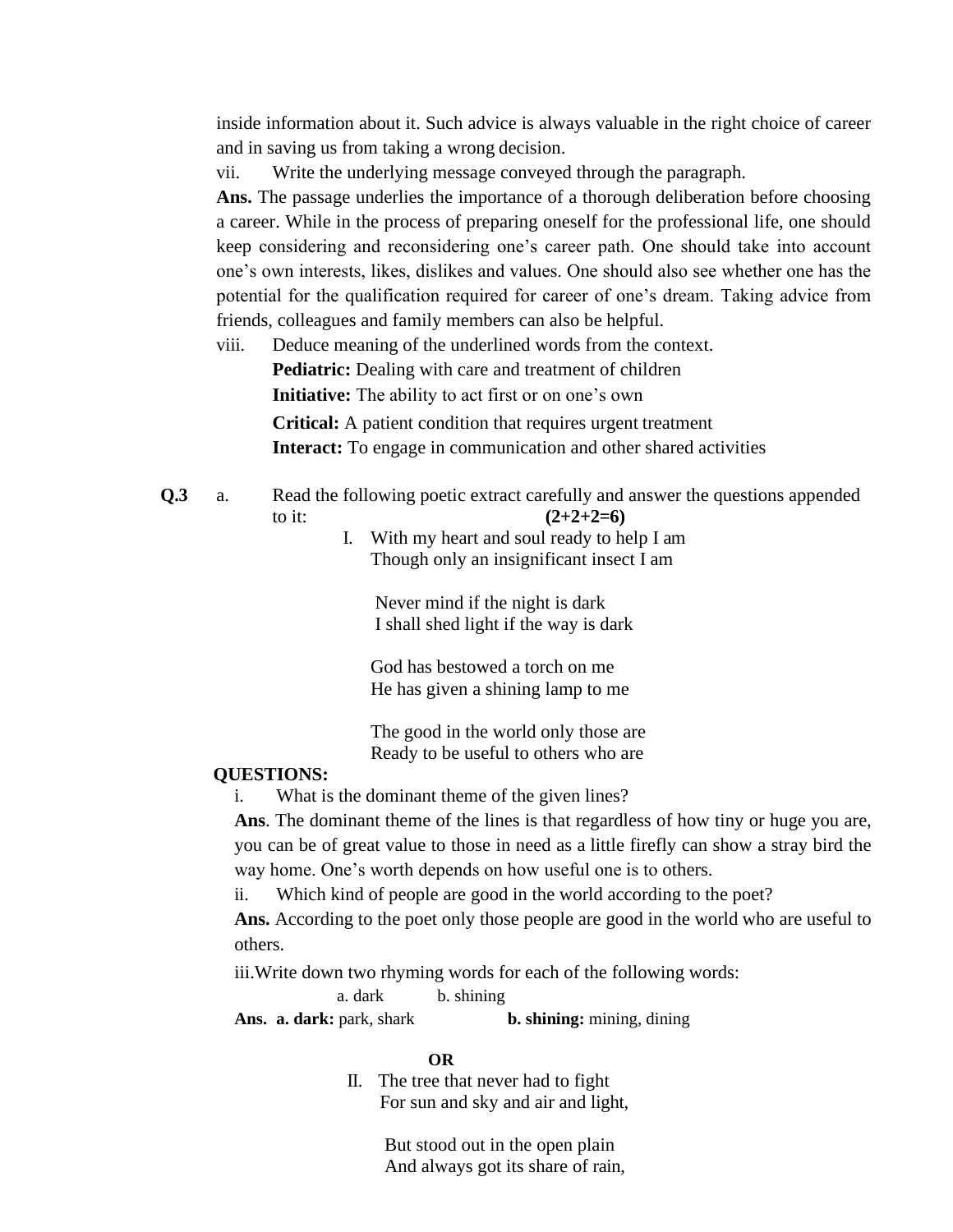Never became a forest king But lived and died a scrubby thing.

#### **QUESTIONS:**

i. What is the main theme of the given lines?

**Ans.** The poet points out that a tree which has rain, sun and air in abundance for being alone in a plain does not become a towering tree. The poet implies that the people who do not have to face hardships in life remain ordinary and cannot become great.

ii. Which type of tree, according to the poet, can never become a forest king?

**Ans.** According to the poet a tree that grows in an open field where blessings shower on it and it has no competitor to fight for its share of the sun, air and water never becomes a forest king. It remains an ordinary thing.

iii. Write down the rhyming scheme of the stanza.

**Ans.** The rhyming scheme of the stanza is aa, bb, cc

#### **b.** Attempt any **ONE** of the following questions: **(6)**

i. What are the main elements of a play? Elaborate any one of them.

**Ans.** The elements of a play include setting, plot, characters, dialogue, monologue/soliloquy, theme, conflict, language, spectacle and rhythm. Plot is a very important element of a play. It consists of the main events of the story on which play is based. It can be termed as the skeleton of the play. It is composed of clearly defined problems for the characters to solve. The plot of a play should be both astonishing and credible. A typical plot consists of the following phases: exposition, which is introduction to main characters, setting and beginning of the conflict; rising action, when conflict gradually intensifies; climax, which is the peak of tension, anticlimax/falling action, when situation reverses and moves towards the final resolution. A good plot is vital to a good play.

ii. Critically analyse conflict in any play you have recently read. Explain how it resolves.

**Ans.** The play "Progress" exemplifies both external and internal conflicts. The external conflict is between Professor Corrie- an agent of destruction, and Mrs. Meldon an ambassador of peace. Professor Corrie is excited that he has invented the formula for an extremely deadly bomb which could wipe millions as if they never existed. He shares his triumph with his sister Mrs. Meldon and expects that she would be equally happy. Mrs. Meldon, on the other hand, is not happy at all. Already in mourning for her husband and son-the war victims, she tries to convince Professor Corrie that he should destroy his formula as it will destroy life, but he rejects her appeal disdainfully. Mrs. Meldon now undergoes an internal conflict. She has to choose between her brother and humanity. Finally, she resolves to save the humanity and thus stabs her own brother to death as it was the only means left to destroy the deadly formula.

## **SECTION – C** (Marks 40)

#### **NOTE: Attempt all questions.**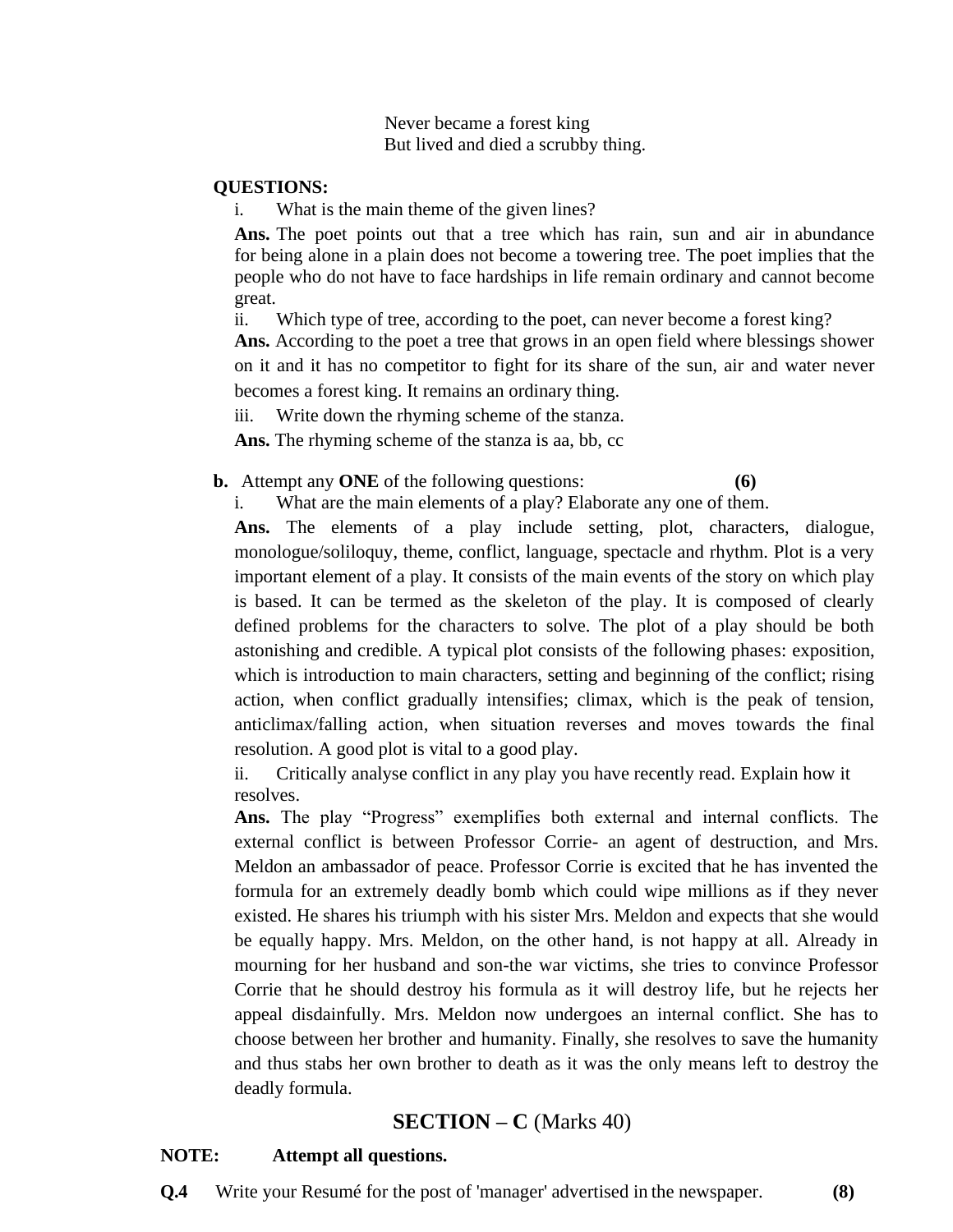# **Name: XYZ**

### [examinationhall@gmail.com](mailto:examinationhall@gmail.com)

#### **Cell Number: 0345-0000000**

#### **Summary**

Marketing Manager with 6 years of experience pioneering high-impact B2C marketing campaigns that drive revenue and significant ROI and nurture brand awareness and loyalty.

#### **Marketing Manager**

#### **Experience**

#### **Johnson and Johnson, Marketing Manager**

#### **Jul'19-till date**

➢ Lead 15-member marketing team, overseeing \$1M annual budget for print/digital collateral, email promotions, branding initiatives, partnerships and paid media.

➢ Replaced struggling direct mail campaign with new email marketing campaigns, reducing print runs and saving \$30,000 annually.

 $\triangleright$  Grew sales 33% by introducing a new product to the international market

#### **CRANE & JENKINS, Marketing Coordinator**

#### **Aug. 15 2015- Jul'2019**

- $\triangleright$  Drove affiliate marketing campaign, increasing affiliate revenue by over 200% in 3 years
- ➢ Developed A/B testing strategies to improve website marketing copy and messaging, contributing to a 20% increase in conversion rates.
- $\triangleright$  Reversed a product line's declining sales by developing a strategic plan that delivered profit and boosted revenue by 15% in 2 years.

#### **RETAIL OCEAN, Brand Marketing Specialist**

#### **Jan'13 – Aug'15 2015**

- ➢ Managed and scaled a brand advocate program, increasing customer retention rate by 25%
- $\triangleright$  Acted as the voice of the customer, gathering and analyzing data from customer interviews, feedback and buyer behaviour.
- ➢ Coordinated internal/external brand partnerships and third-party vendor relationships.

#### **Skills**

 $\triangleright$  Brand building

#### **Ans:**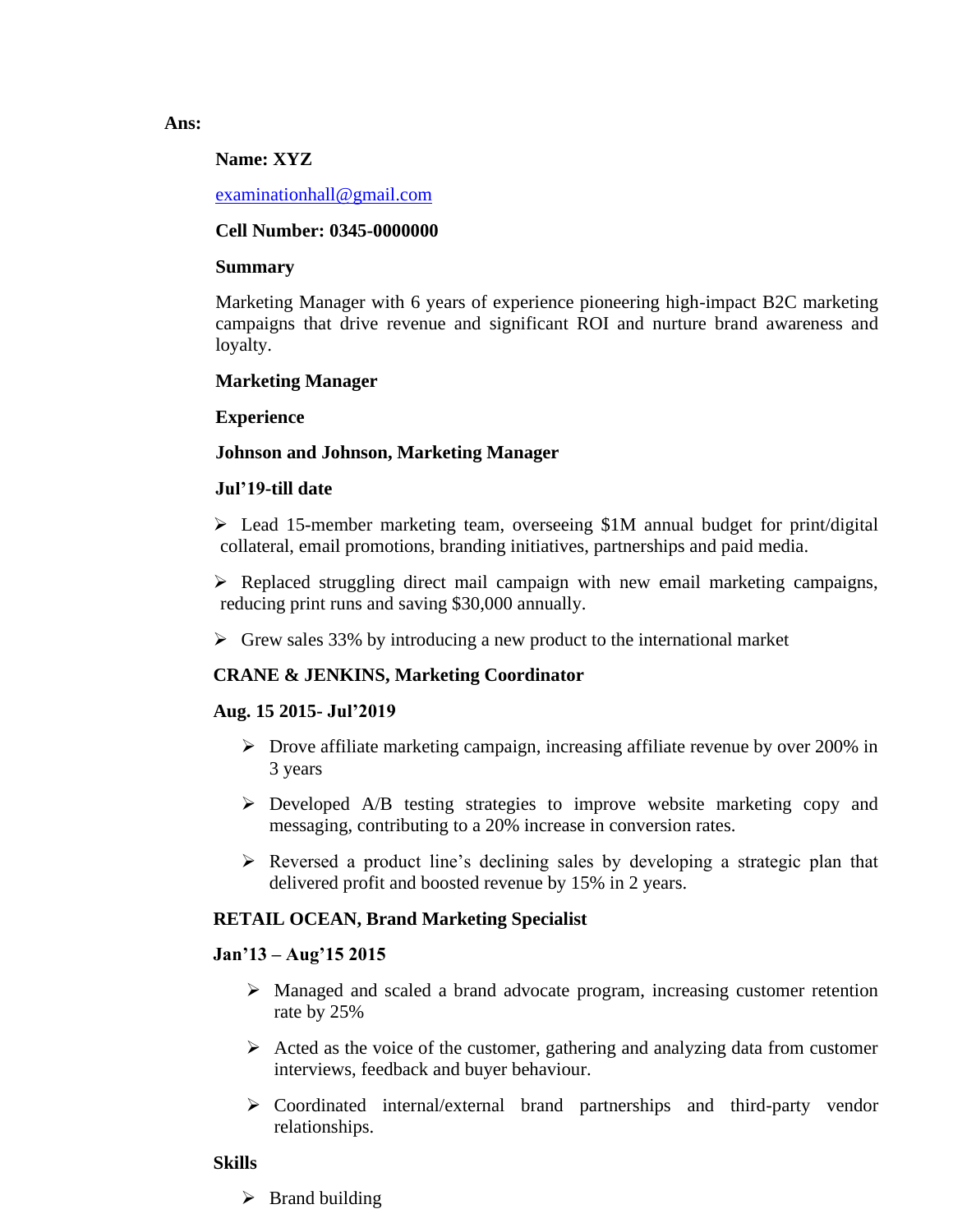- ➢ Market research
- $\triangleright$  Affiliate marketing

#### **Education**

Master of Science in Business Administration

- **Q.5 a.** Illustrate correct use of tenses in any **SIX** of the following sentences by correctly re-writing them: **(6)**
	- i. To adjust to your low income, you will have to your expenses. (cut down/ cut up)

**Ans.** To adjust to your low income, you will have to **cut down** your expenses.

- ii. Military training was hard but somehow, he it. (got into/qgot through)
- **Ans.** Military training was hard but somehow, he **got through** it.
- iii. The chief guest the prizes. (gave in/gave away)
- **Ans.** The chief guest **gave away** the prizes
- iv. The rich should not \_\_\_\_\_\_\_\_\_\_\_the poor. (look down upon/ look forward to)
- **Ans.** The rich should not **look down upon** the poor.
- v. As his father died early, he was by his uncle. (brought forth/ brought up)
- **Ans.** As his father died early, he was **brought up** by his uncle.
- vi. this word in the dictionary. (look up/look into)
- **Ans. Look up** this word in the dictionary.
- vii. I wish to on a journey. (set in/set out)
- Ans. I wish to set out on a journey.
- viii. It is no surprise if a son his father. (takes to/ takes after)
- **Ans.** It is no surprise if a son **takes after** his father.
- **b.** Use the correct form of verbs given in parentheses. **(Any SIX) (6)**
	- i. Ayesha (watch) television every night.
	- **Ans.** Ayesha **watches** television every night.
	- ii. Before the doctor could do anything, the patient (expire).
	- **Ans.** Before the doctor could do anything, the patient **had expired.**
	- iii. I (write) the reply by tomorrow morning.
	- **Ans.** I **shall/will write** the reply by tomorrow morning.
	- iv. He told me that he (want) to help me.
	- **Ans.** He told me that he **wanted** to help me.
	- v. He (live) abroad since 2010.
	- **Ans.** He **has been living** abroad since 2010.
	- vi. If I had more free time, I (travel) around the world.
	- **Ans.** If I had more free time, I **would travel** around the world.
	- vii. We often (visit) our grandparents during summer vacation.

**Ans.** We often **visit** our grandparents during summer vacation.

**c.** Punctuate the following lines/paragraph: **(4)**

as soon as they were brought he tied up the womans throat and struck the swollen part with so much force that the poor old creature instantly expired ah cried the people this fellow is a villain

**Ans.** As soon as they were brought**,** he tied the woman**'s** throat and struck the swollen part with so much force that the poor old creature instantly expired. **"**Ah**,"**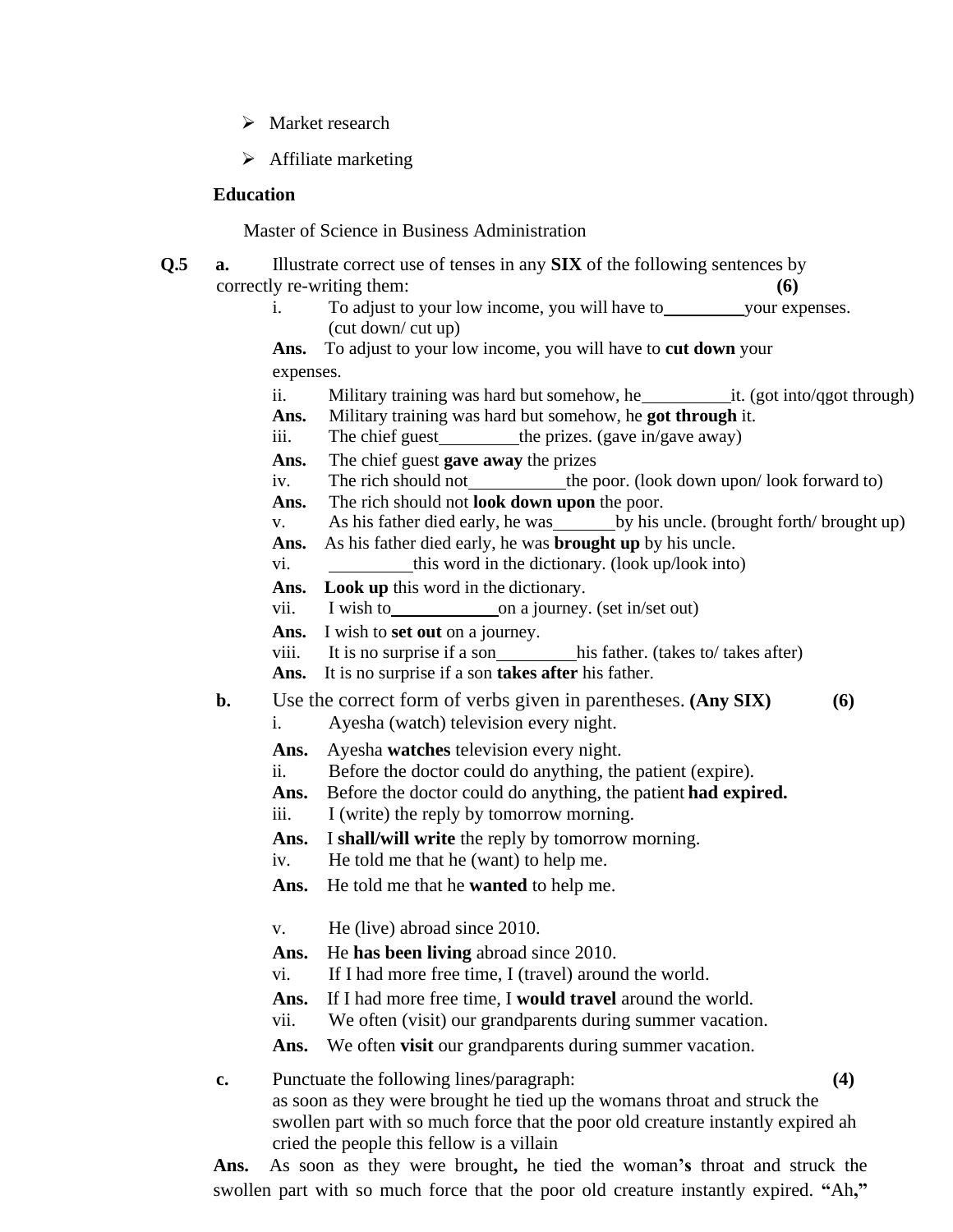cried the people**, "**this fellow is a villain**!"**

- **Q.6** Write a letter to the manager of a factory, asking permission for a party to visit the factory. **(8)**
- **Ans.** Examination Hall,

City: ABC January 25, 2022. The Manager, DEF Textile Industries Private Limited City: ABC Subject: Request for Permission of Visit to the Factory

Sir,

It is a common knowledge here in our city that your factory has made phenomenal progress during the last few years, and the contribution of your group of industries to the economy of this city as well as to that of the country. It is only natural that we, the students of class 11, are very eager to have an insight into your success story and curious to know how the factory works.

The above-mentioned factors made us chalk out a programme to carry out a study tour of your factory. We can understand how busy a day may be at the factory and how hard it will be to spare your valuable time to guide us through the processes there. Still, we are hopeful that you will be kind enough not to decline our request. I assure you that all the members of our visiting party will thoroughly be sensitized as to how to remain careful, and nobody will unnecessarily touch or harm any part of, or material used at the factory.

As per our plan we will spend two hours. For the  $1<sup>st</sup>$  hour, we would like to be enlightened about the whole process by which raw material finally takes the shape of finished products. For the next one hour, we would try to learn how the workers are engaged and rewarded for their work and what measures of their welfare are ensured. We would like to talk to quite a few officers and workers as well.

I hope you will accord the required permission and name a day when it will be convenient to host us.

Waiting for a kind response,

Yours truly,

XYZ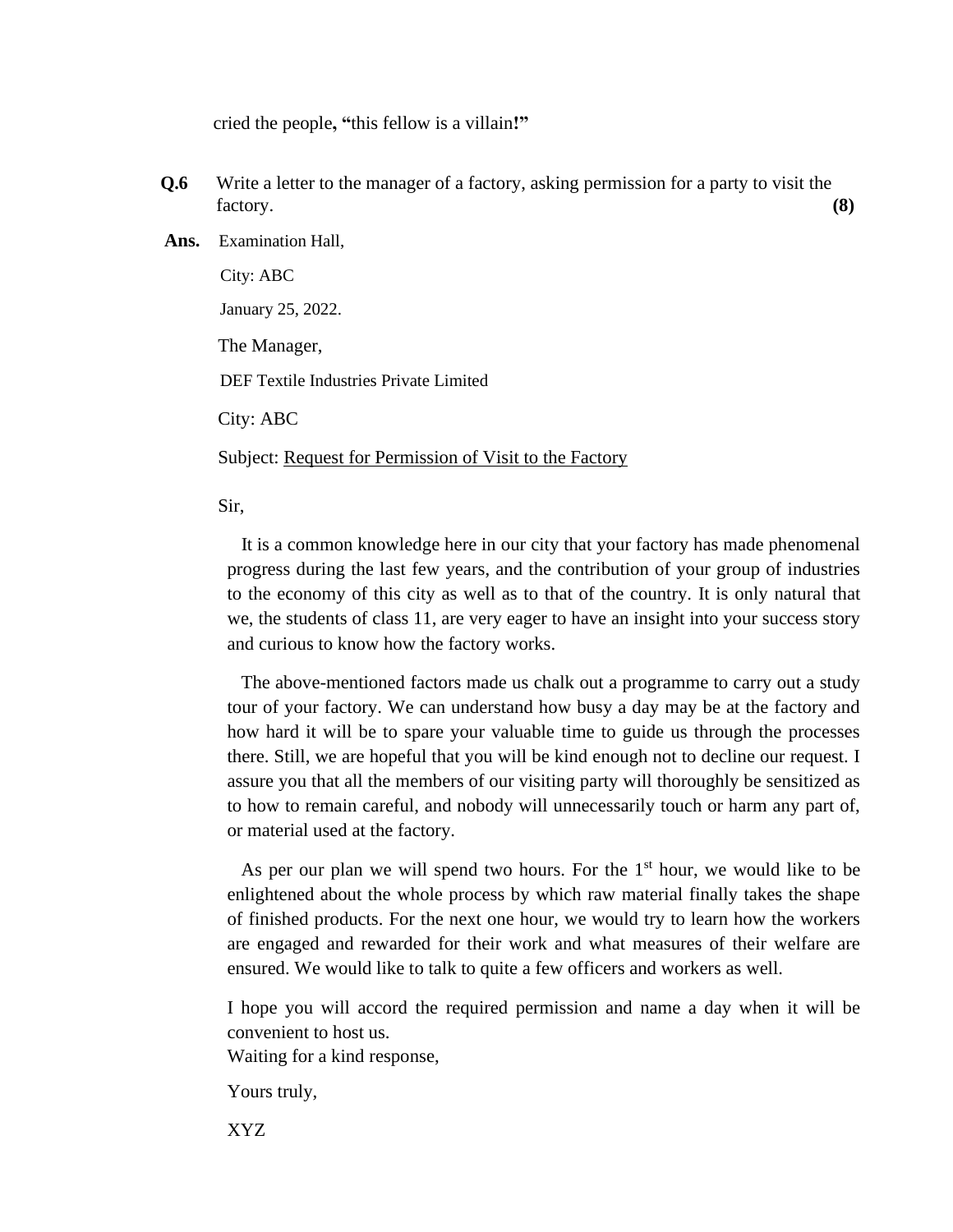#### **Q.7** Translate the following passage from English to Urdu: **(8)**

The profession of teaching has a great and honourable tradition, extending from the dawn of history until recent times, but any teacher in the modern world who allows himself to be inspired by the ideals of his predecessors is likely to be made sharply aware that it is not his function to teach what he thinks, but to instil such beliefs and prejudices as are thought useful by his employers. In former days a teacher was expected a man of exceptional knowledge and wisdom, to whose words men would do well to attend.

معلمی کا پیشہ ایک عظیم اور باوقار روایت کا امین ہے جو اوائل تاریخ سے لیکر حالیہ وقتوں تک **Ans** پھیلی یے - لیکن جدید دنیا میں اگر کوئی استاد اپنے ا پ کو اپنے پیشروٗوں سے متاثر ہونے دے اس بات کا امکان ہوتا ہے کہ اسے فورًا اچھی طرح آگاہ کر دیا جائے کہ اس کا کام اپنی سوچ کے مطابق پڑھانا نہیں بلکہ ایسے عقائد اور تعصبات کو (طلبا میں) داخل کرنا یے جنہیں اس کا آجر مفید سمجھتا ہے- گزرے زمانوں میں استاد سے غیر معمولی علم و حکمت کا حامل ہونے کی توقع کی جاتی تھی کہ جس کے الفاظ کو لوگوں کو دھیان سے سننا چاہیے ۔

**OR**

Write a dialogue between two friends about inflation in Pakistan. (Dialogue must have at least Eight sets of conversation relevant to the topic other than opening and closing) **Ans.** 

Ali and Umar are two friends. They happen to meet at a market.

Ali: Assalamo Alaikum Umar. It is a nice surprise to see you here. How are you?

Umar: Wa Alaikum salaam Ali. I am also glad to see you, and AlhamdoLillah I'm fine. How about you?

Ali: AlhamdoLillah I'm fine too. How do you happen to be here?

Umar: I'm trying to find a good suit for my upcoming interview. But seems the

prices have hit the sky. The dress I select happens to be above my affordability. Ali: You are absolutely right Umar, inflation in our country appears to have been turned loose.

Umar: Yes, our currency is undergoing a rapid devaluation.

Ali: We are even finding hard to live on the salary of my father. I have started a part

time job to assist my father but my studies are really being affected.

Umar: That is quite understandable.

 Ali: The trouble is that inflation has caused a rise in the prices of the things of daily use.

Umar: Absolutely, had it affected the luxury goods, people could have managed.But what can one do without flour?

Ali: Yes, the price of flour has almost doubled within two years, and worse has happened in case of Ghee and sugar.

Umar: And don't forget petroleum prices the root cause of all this havoc.

Ali: My father is even thinking of disposing of our car, as it has become a white elephant under the circumstances.

Umar: I think the government and the rest of us should do something to handle the giant of inflation otherwise things may become even worse.